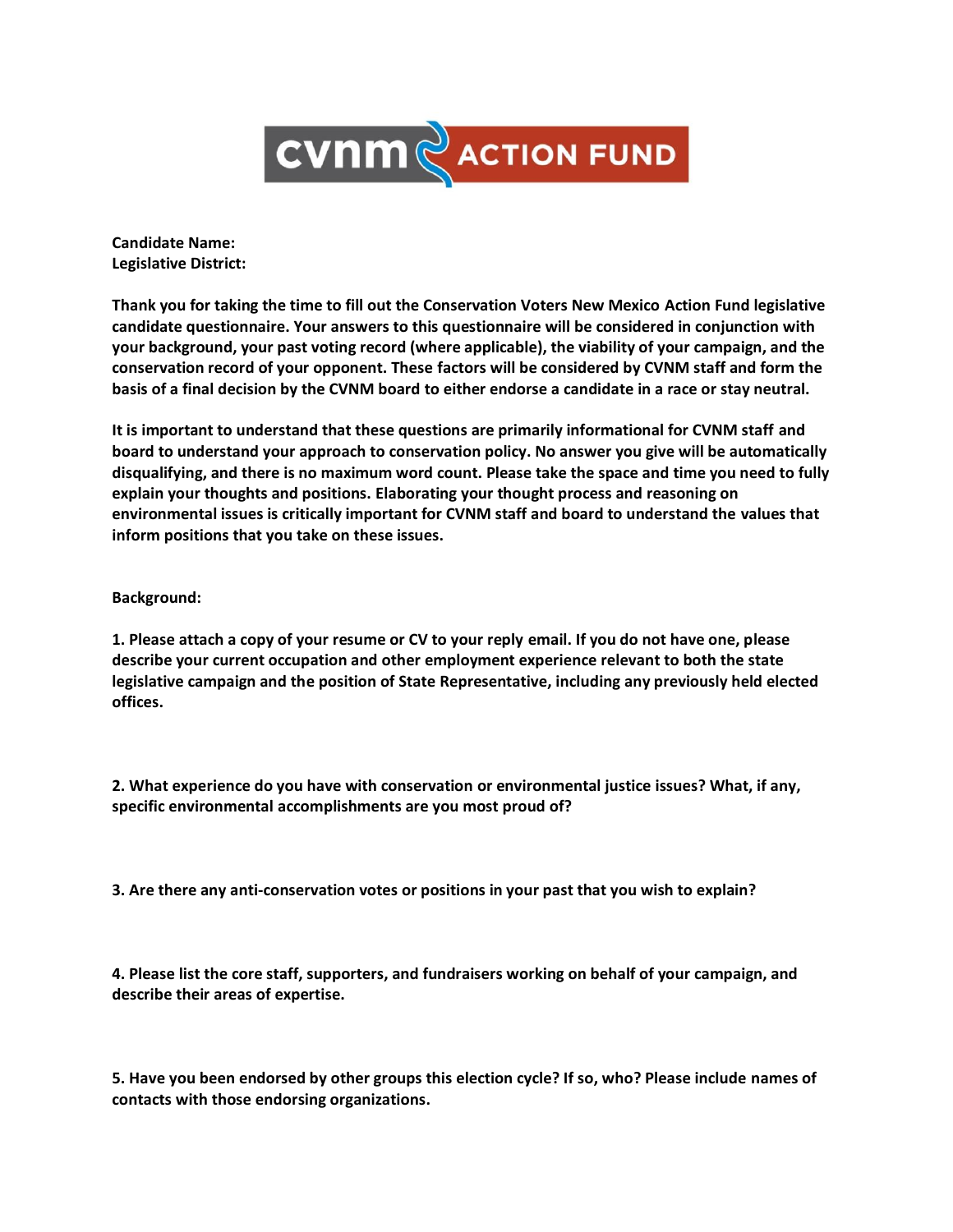**Issues:** 

## **1) Social Justice**

In New Mexico, much of the adverse environmental and health effects of mining, drilling, and waste disposal activities have disproportionately fallen on communities of color (Hispanic, Latino and Native Communities in particular). As a legislator you'll be called on not to just craft and vote on policy addressing this issue, but also to oversee coalition processes that will result in the formation of bills to do the same. What are some policy solutions to this issue? What are some of the ways you'll work to engage impacted communities in your district in the formation and development of legislation?

New Mexico has no state law requiring that state funded or permitted projects conduct environmental impact analysis or scoping prior to approval. The federal government has this requirement in the form of the National Environmental Policy Act (NEPA), which requires that government agencies "look before they leap" in order to prevent easily avoidable environmental harms. In the 2019 session, a bill - Environmental Review Act (2019 HB 206 – Chasey/Stewart) was introduced that would have created this type of protection. Would you support this type of bill? What sort of role do you think that local communities in New Mexico have in the development of projects that may have an environmental impact?

## **2) Uranium mining**

The greatest health impacts (and consequent need for cleanup) from legacy uranium contamination are in indigenous and Hispanic/Latino communities, where massive sites like the Homestake and Jackpile Mines still pose serious health risks to adjacent communities. These communities have experienced political and industry resistance to measures as simple as conducting a baseline health study in order to assess the health impacts of these sites. One of the most critical elements of this is groundwater and aquifer contamination. If elected, what measures would you take to identify the impacts of this legacy pollution? What other solutions would you explore to address this issue?

## **3) Radioactive waste disposal**

There is currently a plan to develop an interim storage facility for high level commercial radioactive waste in the Southeastern part of the state. Southern New Mexico is also currently home to the Waste Isolation Pilot Plant (WIPP) and the Urenco USA Nuclear Facility. How do you feel about the storage or disposal of radioactive waste as a long-term economic growth option for New Mexico?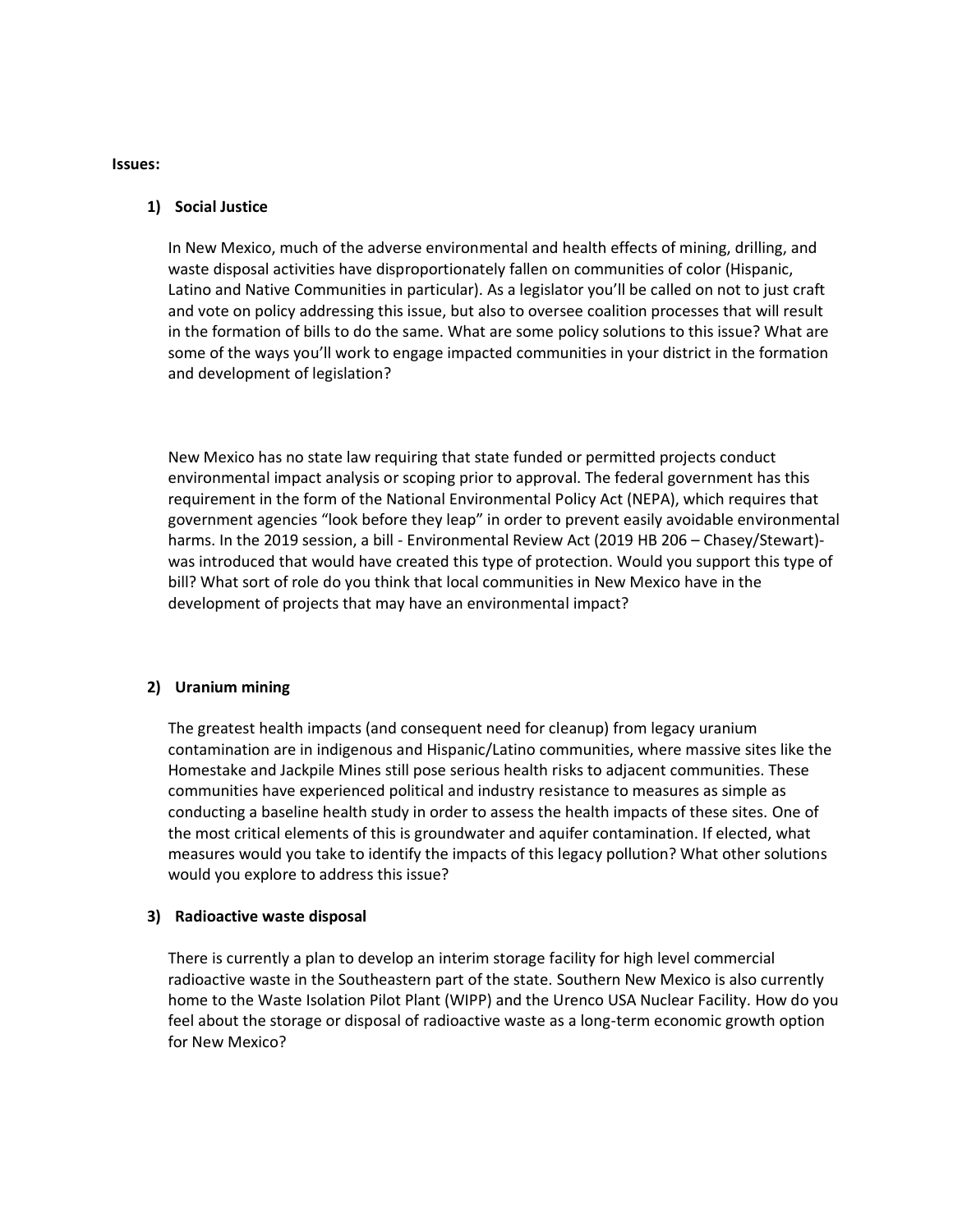## **4) Nuclear power**

Do you view nuclear power as a relatively "clean," carbon-free energy source that can help reduce global climate change? Please briefly explain your answer.

## **5) Pre-emption**

Several counties and municipalities across New Mexico have passed ordinances and rules providing guidelines and restrictions on oil and gas development activities, such as hydraulic fracturing or "fracking," within their borders. These restrictions include things such as limiting the proximity of wellheads and schools, or restrictions on wastewater disposal to protect local groundwater resources. Do you support this practice?

## **6) Tax Credits**

In 2020 Governor Michelle Lujan Grisham signed the solar tax credit back in to law, as the law had been allowed to expire without reauthorization in 2016. Do you support the practice of using the tax code to incentivize climate action?

In 2020 a bill to create a tax credit for electric vehicles (HB 207/SB 2) narrowly failed to pass the legislature. What is your stance on incentivizing the purchase of electric vehicles? What role do you think that battery electric vehicles have to play in New Mexico?

# **7) Energy Transition**

The 2019 Energy Transition Act charted a new course for New Mexico, requiring that the state generate 100% of its electricity from carbon free sources by 2045. Public Service Company of New Mexico (PNM), the state's largest utility, has already begun the process of developing a resource plan to move us to this standard. Early proposals have contemplated the inclusion of natural gas in these plans as a bridge resource. What role do you think that natural gas should play in New Mexico's energy generation portfolio?

This ambitious new renewable energy mandate has made New Mexico a model for other states in addressing climate change. A visionary part of this legislation includes the proactive approach that it takes towards planning and mitigating the impacts in the local community around the San Juan Generating station. How will you use your position as an elected official to ensure that our utilities and co-ops meet their clean energy targets? What will you look for as key indicators of a successful and equitable transition for the communities impacted by the closure of the plant?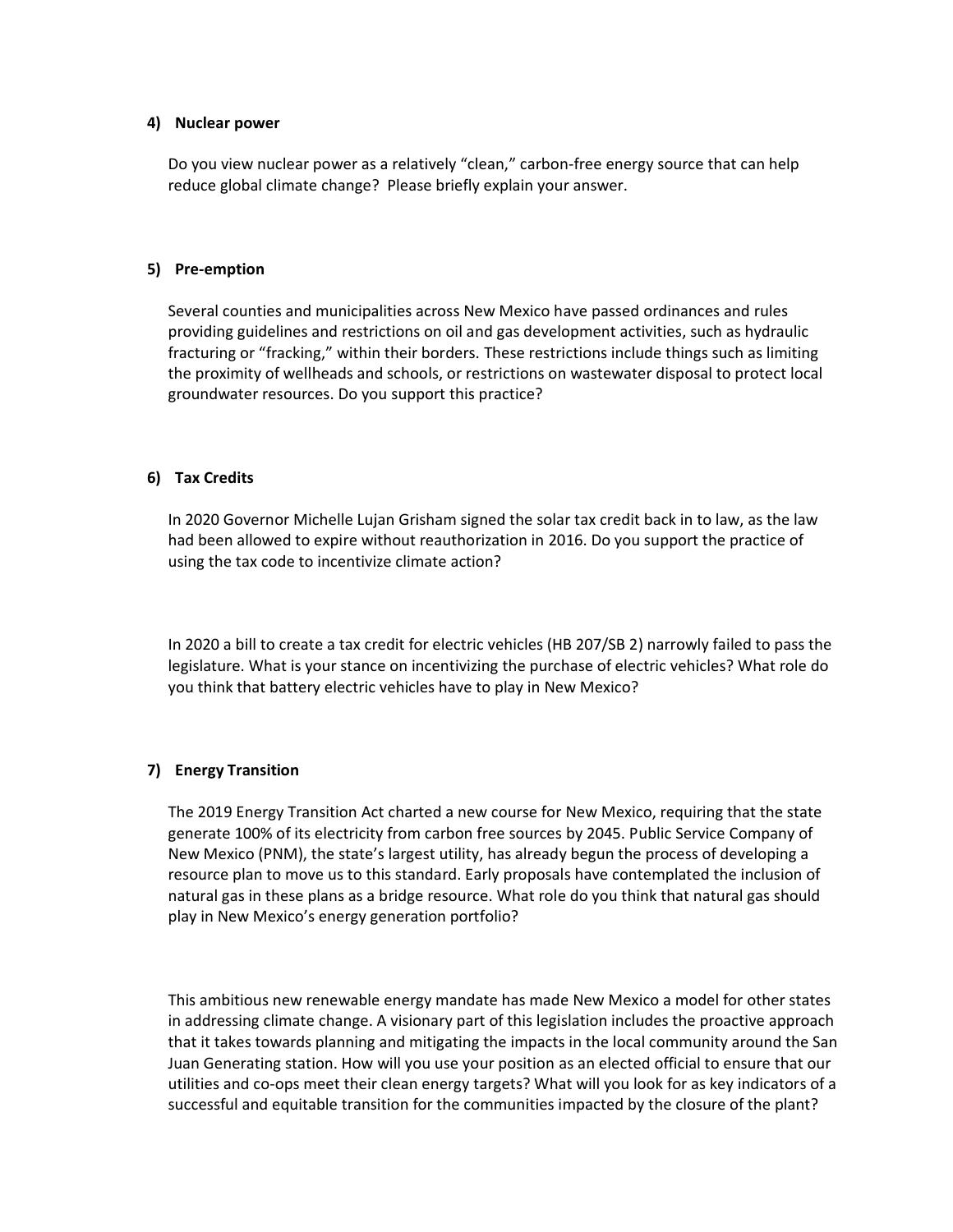## **8) Oil and Gas Policy**

Currently a significant percentage of the state's revenue comes from severance tax and royalties on oil and gas production. How would you ensure that state revenues don't suffer when the price of oil and gas is low?

New Mexico has a problem with natural gas waste. NASA found the most concentrated methane cloud in the U.S. (methane is the main component of natural gas, and a potent greenhouse gas) hovering over the San Juan Basin. More than \$100 million-worth of natural gas and millions more in state revenue is lost through venting, flaring, and leaks from oil and gas operations on New Mexico's federal and tribal lands alone each year. This waste deprives the state of critical royalty and severance tax revenue that could be invested in education and help close our budget gap. If captured, it would also be enough natural gas to heat every home in Albuquerque, Las Cruces and Santa Fe for a year. The Trump administration has already rolled back federal methane standards, but the Lujan Grisham administration has been working to develop a statewide rule to prevent waste, which should be finalized later in 2020. Would you support legislation strengthening the enforcement of this rule?

# **9) Public Land Access**

In 2015, Governor Martinez signed in to law a bill that restricts access to public waters on private property via a "designation of non-navigability". This law runs counter to the letter and spirit of the constitution of New Mexico, which establishes that the public has the right to use water in stream for recreational purposes. If elected, will you support legislation overturning this stream access limitation?

## **10) Clean Water**

The New Mexico Environment Department sued the United States Air Force in March 2019 over the failure of the Air Force to clean up contamination at Cannon and Holloman air bases of perand polyfluoroalkyl substances (known as PFAS), which are highly carcinogenic. The process of holding the Air Force accountable for this may take many years and may require legislation, as well as consistent and reliable funding for the Environment Department for the pendency of the litigation. As a legislator, you will be called on to help shape the state's budget, including designating sufficient resources to our environmental regulators so they can protect us from exposure to pollutants like PFAS. Will you take necessary steps to support our environmental regulators in the vigorous exercise of their duties to protect New Mexicans water supplies?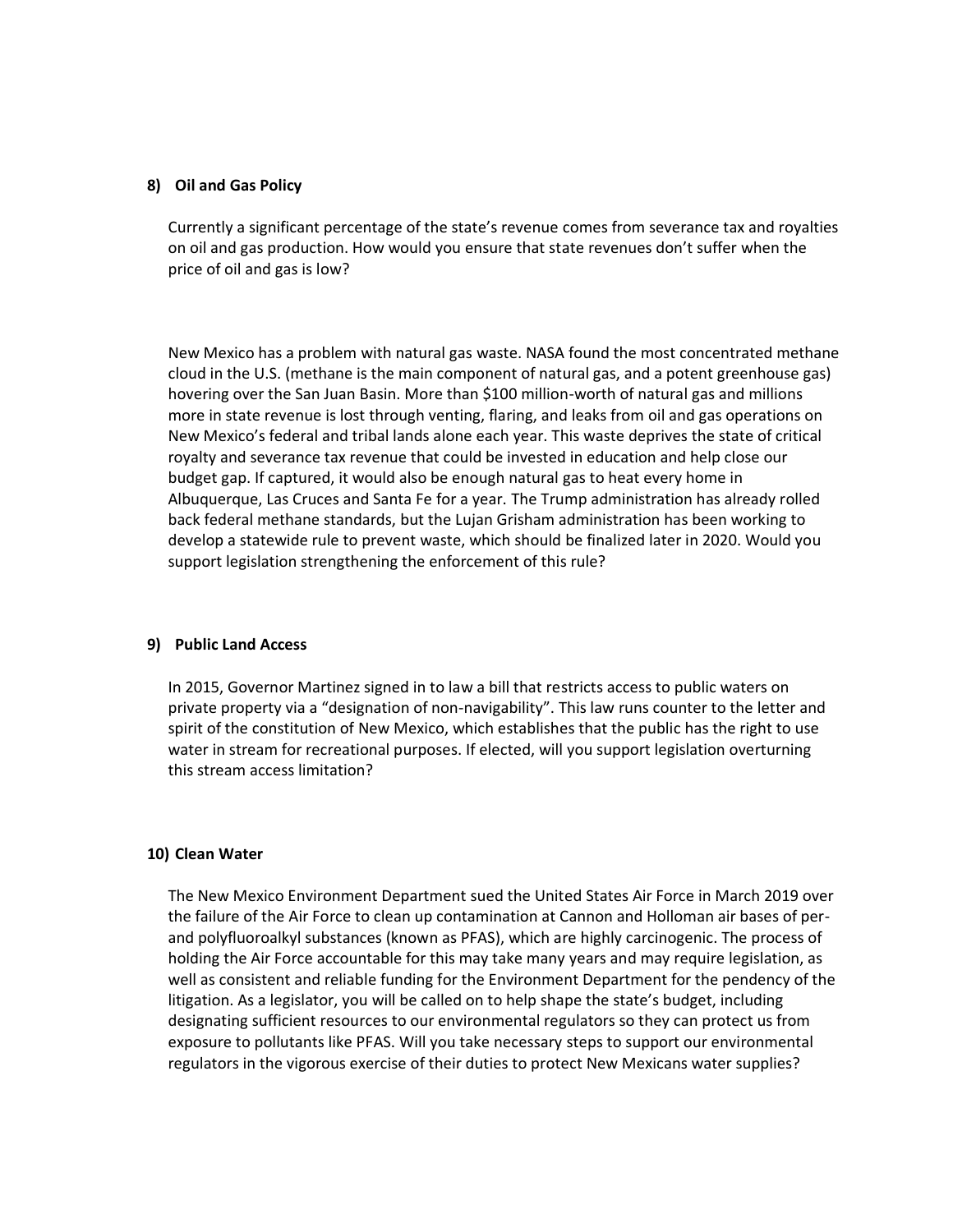## **11) Water Conservation**

In 2005, the legislature established the Strategic Water Reserve (SWR) in order to help the state protect critical habitat for endangered species and to comply with interstate water agreements. This reserve has positive environmental effects by requiring that water remain in the stream of origin without impairment or depletion. Despite being one of the more effective tools for water conservation in the state, since 2014 the Legislature appropriated only \$2 million for the reserve. During the 2017 session, the Legislature eliminated and reallocated the balance of funding for the reserve. In the 2020 legislative session, legislators contributed Capital Outlay funds to the SWR as an interim measure. Would you support prioritizing appropriations to the Strategic Water Reserve?

New Mexico currently lacks a comprehensive statewide water plan. This has resulted in a litany of problems stemming from misconceptions about water flow and an incomplete picture of New Mexico's water needs. As a result of this, New Mexico finds itself in trouble in the courts (in the form of the *Texas v. New Mexico* litigation) and particularly vulnerable to climate change driven drought cycles. Stakeholder groups are currently convening to develop legislation to make New Mexico a more informed and sophisticated water manager. What key things will that legislation need to accomplish to earn your support?

## **12) Copper Mine Rule**

The Copper Mine Rule, promulgated in 2013 with some of its key provisions authored by the mining industry, allows copper mines to pollute groundwater beneath wide areas of a copper mine in complete disregard of New Mexico water quality standards. Notably, this area covers nine square miles at the Freeport-McMoRan Tyrone Mine in Grant County. The Attorney General and several other parties have challenged the rule as contrary to the New Mexico Water Quality Act. The New Mexico Supreme Court recently voted to support to the rule and allow copper mines to exceed pollution standards. If elected, would you support legislation to overrule the Copper Mine Rule and ensure that all groundwater in New Mexico is protected for present and future use?

## **13) Global Climate Change**

Do you agree that global climate change is the result of anthropogenic emissions of greenhouse gases, and that it presents a very serious problem to human civilization? Do you agree that action is needed to address the problem?